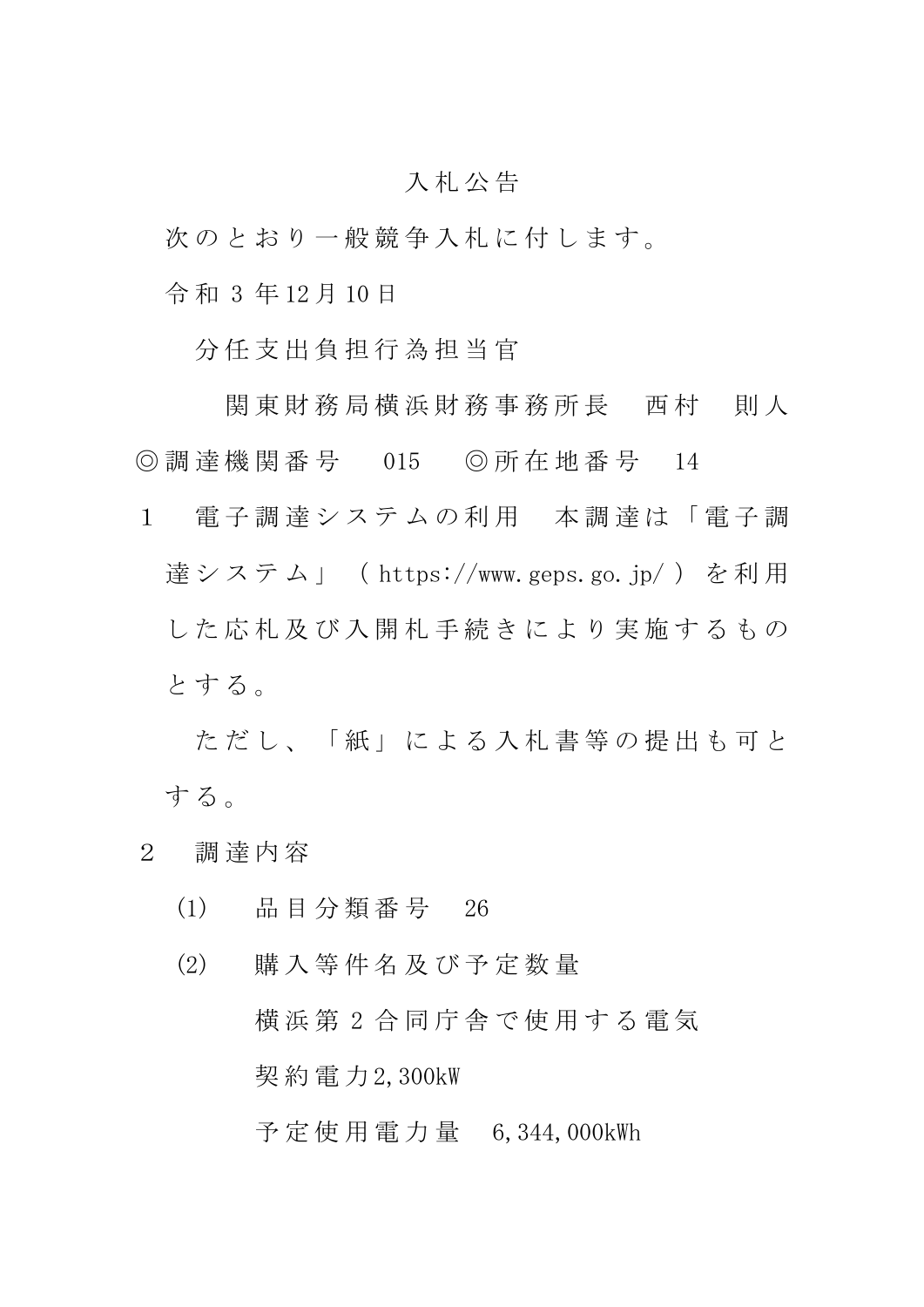- (3) 調 達 件 名 の 特 質 等 入 札 説 明 書 に よ る 。
- (4) 供 給 期 間 令 和 4 年 4 月 1 日 か ら 令 和 5 年 3 月 31 日 ま で 。
- (5) 需 要 場 所 入 札 説 明 書 に よ る 。
- (6) 入 札 方 法 入 札 金 額 は 入 札 者 に お い て 設 定 す る 契 約 電 力 に 対 す る 単 価 ( kW 単 価 、 同 一月においては単一のものとする。) 及び 使 用 電 力 量 に 対 す る 単 価 ( kWh 単 価 、 同 一 月においては単一のものとする。)を根拠 ( 小 数 点 以 下 を 含 む こ と が で き る 。) と し 、 当 局 が 提 示 す る 契 約 電 力 及 び 予 定 使 用 電 力 量の対価を入札書に記載された入札金額に 従 っ て 計 算 し た 総 価 を 記 載 す る こ と 。 落 札 の 決 定 に 当 た っ て は 、 当 該 総 価 の 110 分 の 100 に相当する金額にて行うので、当該総 価 の 110 分 の 100 に 相 当 す る 金 額 を 当 該 総 価と併せて記載すること。

なお、落札価格は、当局が提示する年間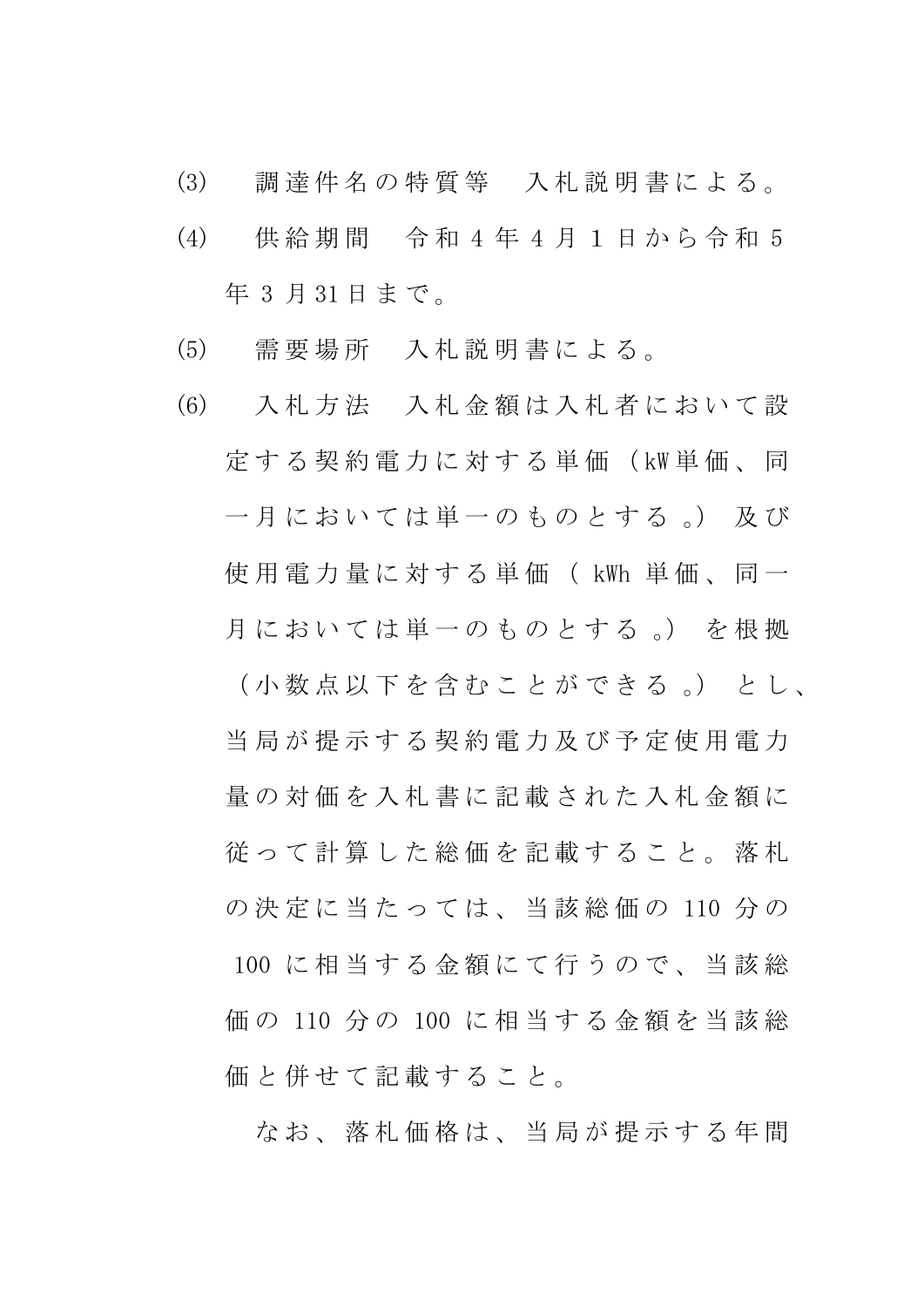予 定 使 用 電 力 量 の 対 価 を 入 札 書 に 記 載 さ れ た入札金額に従って計算した総価とするが、 当 該 総 価 の 110 分 の 100 に 相 当 す る 金 額 は 、 消 費 税 及 び 地 方 消 費 税 に 係 る 課 税 事 業 者 で あるか免税事業者であるかを問わず、入札 書に記載すること。

- 3 競 争 参 加 資 格
	- (1) 予 算 決 算 及 び 会 計 令 第 7 0 条 の 規 定 に 該 当しない者であること。なお、未成年者、被 保佐人又は被補助人であって、契約締結のた めに必要な同意を得ている者は、同条中、特 別 の 理 由 が あ る 場 合 に 該 当 す る 。
	- (2) 予 算 決 算 及 び 会 計 令 第 7 1 条 の 規 定 に 該 当しない者であること。
	- (3) 令 和 元 ・ 2 ・ 3 年 度 ( 平 成 3 1 ・ 3 2 ・ 3 3 年 度 ) 財 務 省 競 争 参 加 資 格 ( 全 省 庁 統 一 資格)において、資格の種類が「物品の製造」 又 は 「 物 品 の 販 売 」 で あ っ て 「 A 」 又 は 「 B 」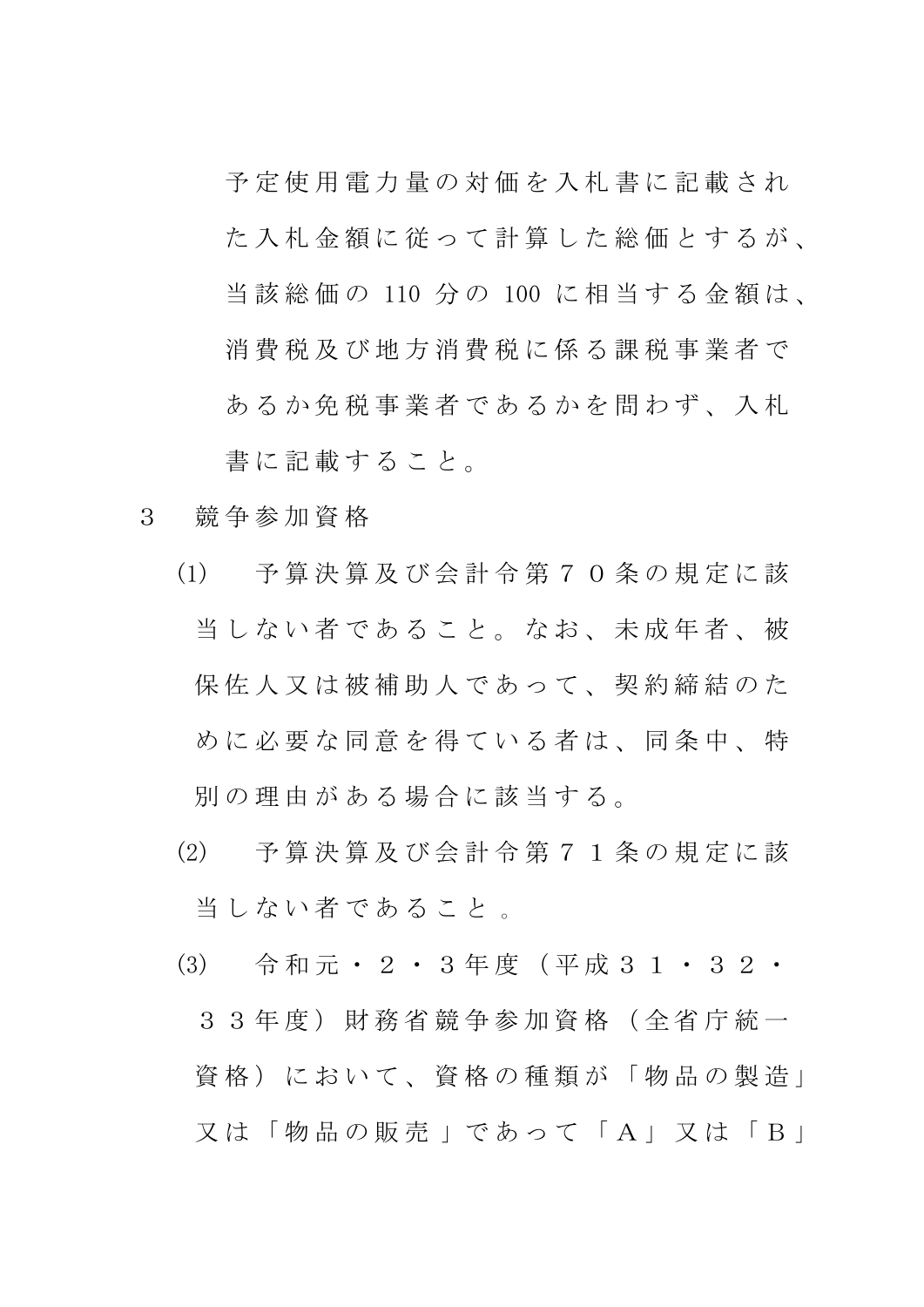の 等 級 に 格 付 け さ れ 関 東 ・ 甲 信 越 地 域 の 競 争 参加資格を有する者、又は、当該競争参加資 格を有していない者で、入札申込期限までに 競 争 参 加 資 格 審 査 を 受 け 、 競 争 参 加 資 格 者 名 簿 に 登 載 さ れ た 者 で あ る こ と 。 な お 、 競 争 参 加資格の申請は、「競争参加者の資格に関す る 公 示 」 ( 令 和 2 年 3 月 31 日 付 官 報 ) に 記 載 さ れ て い る 時 期 及 び 場 所 で 受 け 付 け る 。

- (4) 当 該 地 方 支 分 部 局 の 所 属 担 当 官 と 締 結 し た契約に関し、契約に違反し、または同担当 官が実施した入札の落札者となりながら、正 当な 理 由 なく して 契約 を 拒 み、 ない し は 入 札 等 当 該 地 方 支 分 部 局 の 業 務 に 関 し 不 正 又 は 不 誠実な行為をし、契約の相手方として不適当 であると認められる者でないこと。
- (5) 各 省 各 庁 か ら 指 名 停 止 等 を 受 け て い な い 者(分任支出負担行為担当官が特に認める者 を含む 。) であること。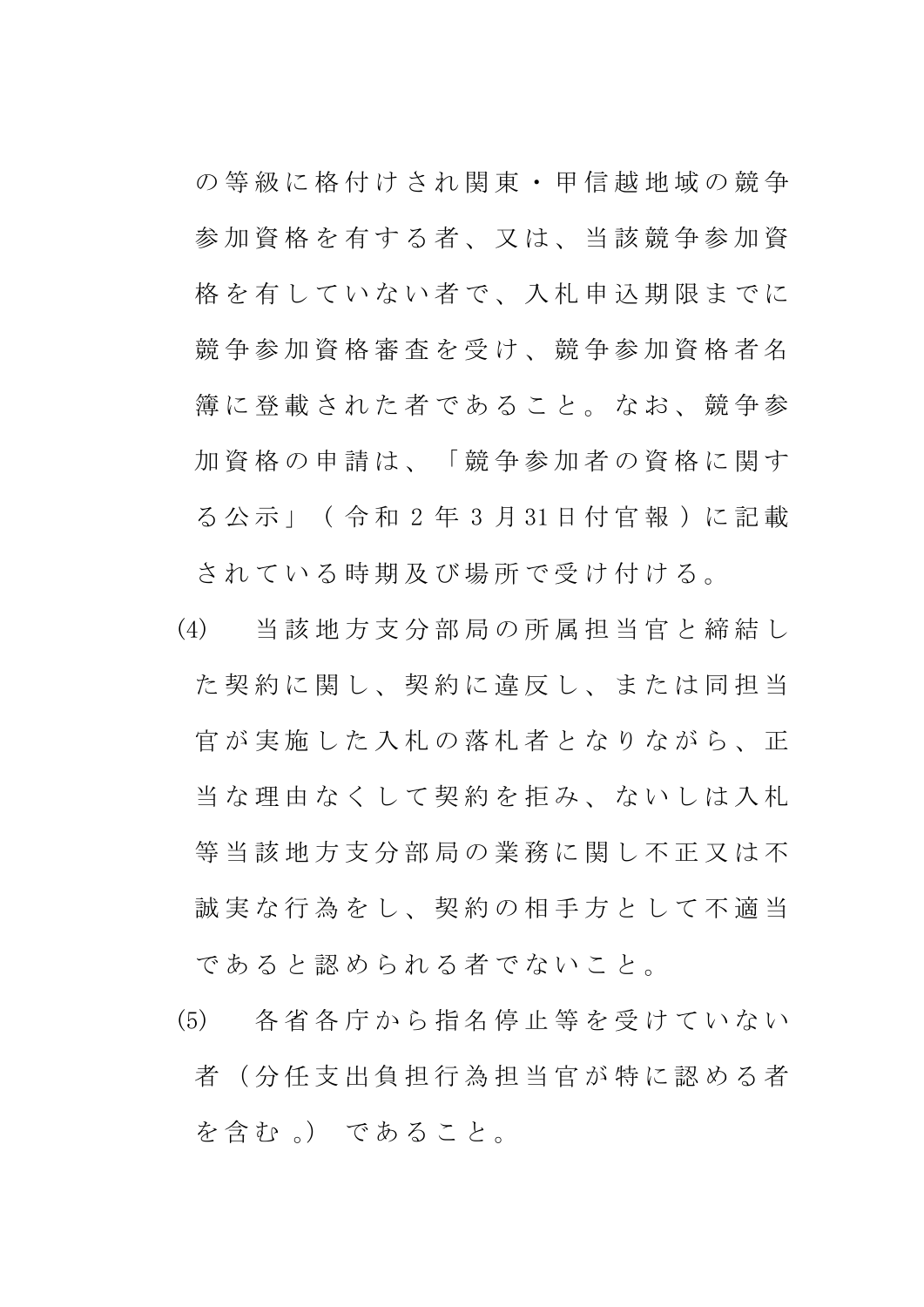- (6) 経 営 の 状 況 又 は 信 用 度 が 極 端 に 悪 化 し て いないと認められる者であり、適正な契約の 履行が確保される者であること。
- (7) 電 気 事 業 法 第 2 条 の 2 の 規 定 に 基 づ き 小

売 電 気 事 業 の 登 録 を 受 け て い る 者 で あ る こ と 。

(8) 省 C O 2 化 の 要 素 を 考 慮 す る 観 点 か ら 、

入札説明書に記載する基準を満たすこと。

- (9) 入 札 説 明 書 の 交 付 を 受 け た 者 で あ る こ と 。
- (10) 競 争 に 参 加 す る た め に 必 要 な 競 争 参 加 申 込書を入札申込期限までに提出し、その審査 に合格した者であること。
- 4 入 札 書 の 提 出 場 所 等
	- (1) 入 札 書 の 提 出 場 所 、 契 約 条 項 を 示 す 場 所 、 入札説明書の交付場所及び問い合わせ先

〒 231 - 0003 神奈川県横浜市中区北仲通

5 - 57 横浜第 2 合同庁舎 関東財務局横浜 財 務 事 務 所 総 務 課 合 同 庁 舎 管 理 室 合 同 庁 舎 管 理 第 2 係 長 池 畠 一 貴 電 話 045 - 211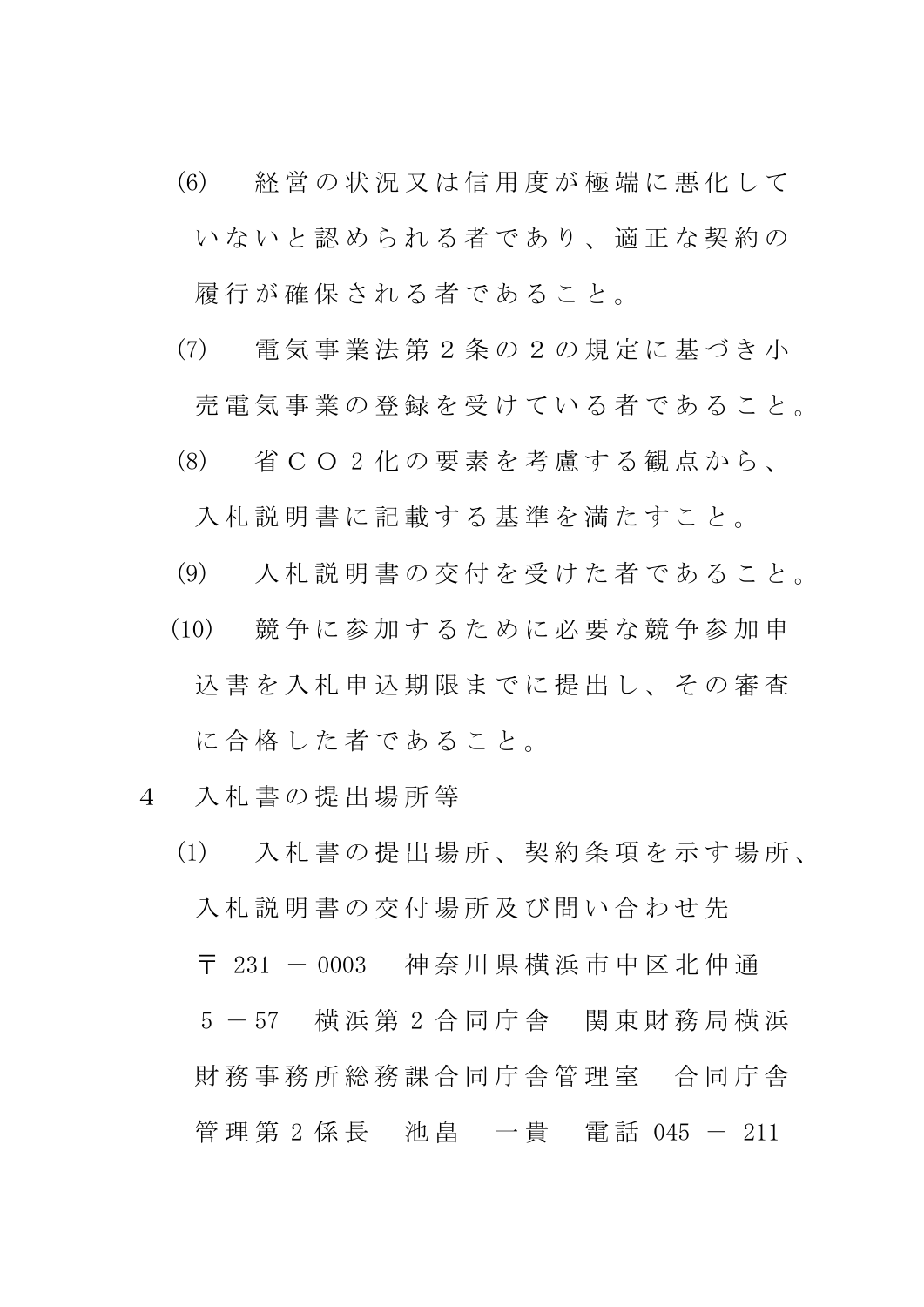$- 1295$ 

- (2) 入 札 説 明 書 の 交 付 方 法
	- ① 下 記 (3) の 期 限 ま で に 電 子 調 達 シ ス テ ム を利用して取得すること。
	- ② 電 子 メ ー ル に よ る 入 札 説 明 書 の 交 付 を 希 望する場合は、下記のメールアドレスにそ の旨 連絡 すること。

【 メ ー ル ア ド レ ス 】

gocho.yokohama1@kt.lfb-mof.go.jp

- (3) 入 札 申 込 期 限 令 和 4 年 2 月 1 日 ( 火 ) 12 時 00 分
- (4) 入 札 書 の 受 領 期 限 令 和 4 年 2 月 7 日 ( 月 ) 17 時 00 分
- (5) 開 札 の 日 時 及 び 場 所 令 和 4 年 2 月 9 日 ( 水 ) 14 時 00 分 横 浜 第 2 合 同 庁 舎 12 階 第 1 会 議 室
- (6) (3) 、 (4) 及 び (5) に つ い て は 、 電 子 調 達システムにおいてシステム障害が発生した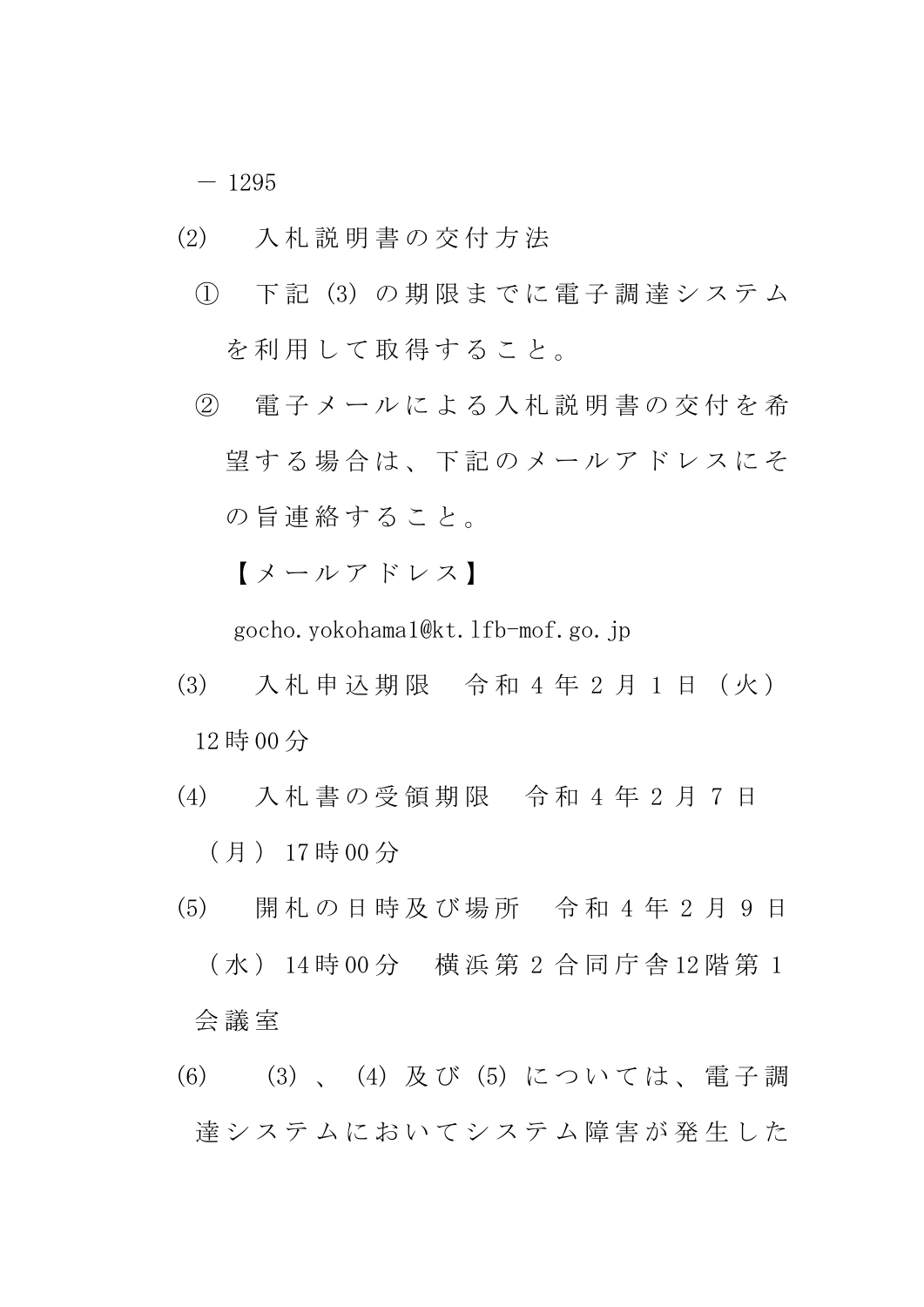場合には、別途通知する日時に変更する場合 が あ る 。

- 5 その他
	- (1) 入 札 及 び 契 約 手 続 に お い て 使 用 す る 言 語 及び通貨 日本語及び日本国通貨に限る。
	- (2) 入 札 保 証 金 及 び 契 約 保 証 金 全 額 免 除 す る 。 な お 、 契 約 保 証 金 の 免 除 に 当 た っ て は 、 落札者が契約締結の際に令和4·5·6年度 財 務 省 競 争 参 加 資 格 ( 全 省 庁 統 一 資 格 ) を 有 し て い る こ と を 条 件 と す る 。
	- (3) 入 札 の 無 効 本 公 告 に 示 し た 競 争 参 加 資 格のない者の提出した入札書及び入札に関す

る 条 件 に 違 反 し た 入 札 書 は 無 効 と す る 。

- (4) 契 約 書 作 成 の 要 否 要
- (5) 落 札 者 の 決 定 方 法 予 算 決 算 及 び 会 計 令 第79条の規定に基づいて作成された予定価 格の制限の範囲内で最低価格をもって有効な 入札を行った入札者を落札者とする。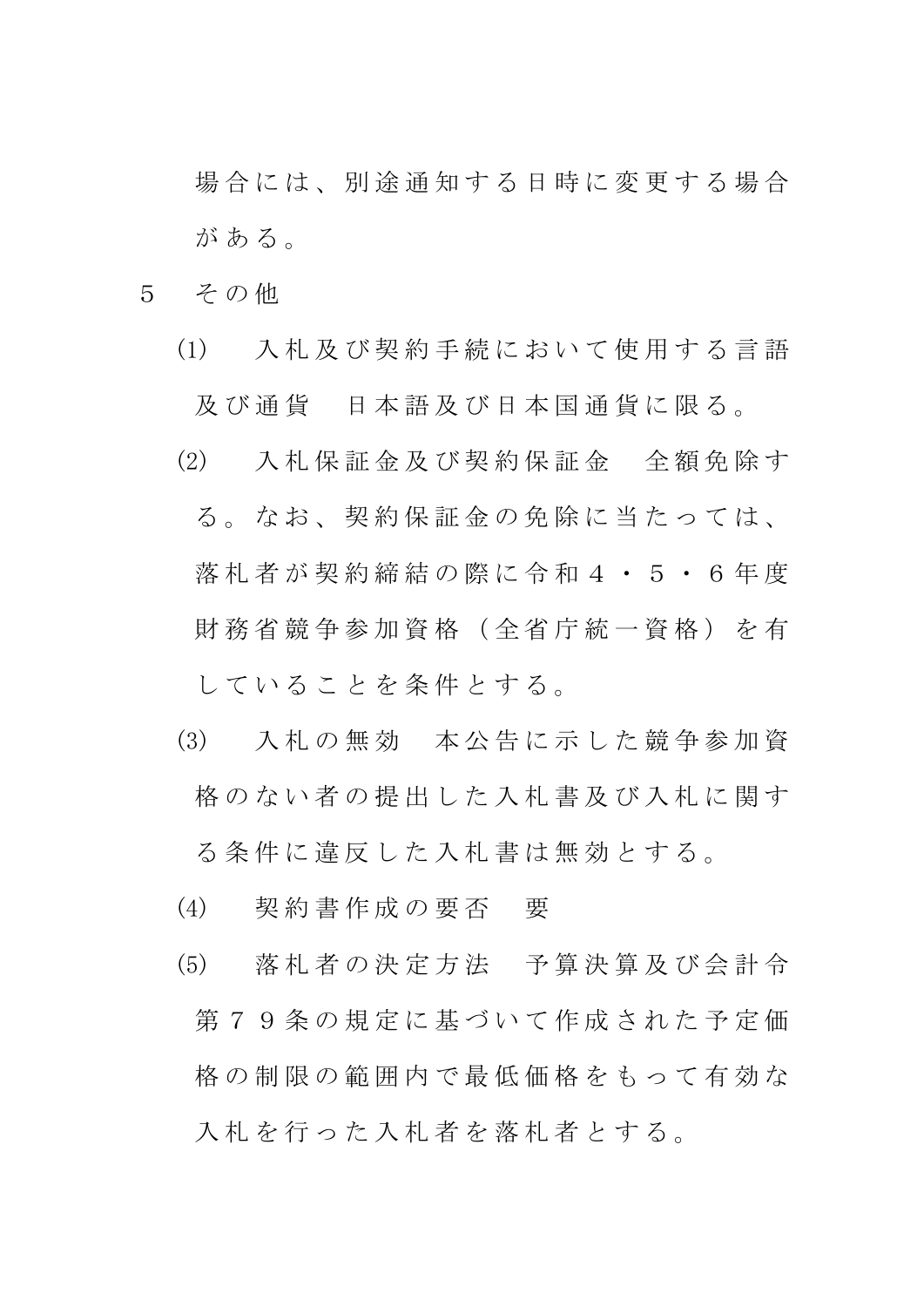(6) そ の 他 詳 細 は 入 札 説 明 書 に よ る 。

6 Summary

- (1) Official in charge of disbursement of the procuring entity: NISHIMURA Norihito, Director of Yokohama Local Finance Office.
	- (2) Classification of the products to be procured:26
		- (3) Nature and quantity of the products to be purchased:Electricity to be used in Yokohama Second Common Government Offices contract:2,300kW.Estimated volume of electricity: 6,344,000kWh .
		- (4) Delivery period: From 1 April, 2022 through 31 March, 2023.
		- (5) Delivery place: As in the tender documentation.
		- (6) Qualifications for participation in the tendering procedures: Suppliers eligible for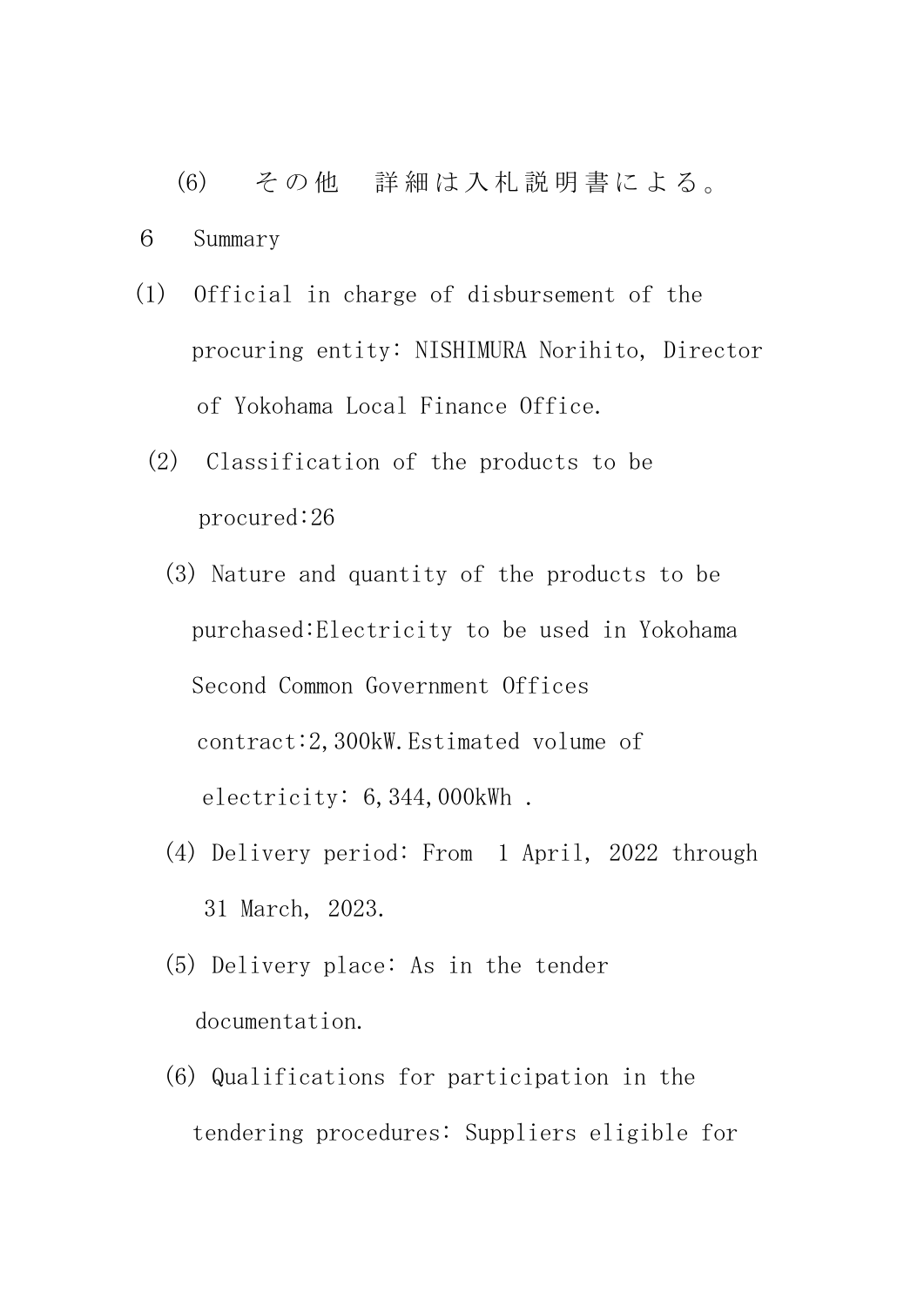participating in the proposed tender are those who shall:

- ① Not come under Article 70 of the Cabinet Order concerning the Budget, Auditing and Accounting. Furthermore, minors, Person under Conservatorship or Person under Assistance that obtained the consent necessary for concluding a contract may be applicable under cases of special reasons within the said clause.
- ② Not come under Article 71 of the Cabinet Order concerning the Budget, Auditing and Accounting.
- ③ Have Grade A or B in "Manufacturing" or "Selling" in terms of the qualification for participating in tenders by Organizations in the Kanto- Koushinetsu area related to the Ministry of Finance (Single qualification for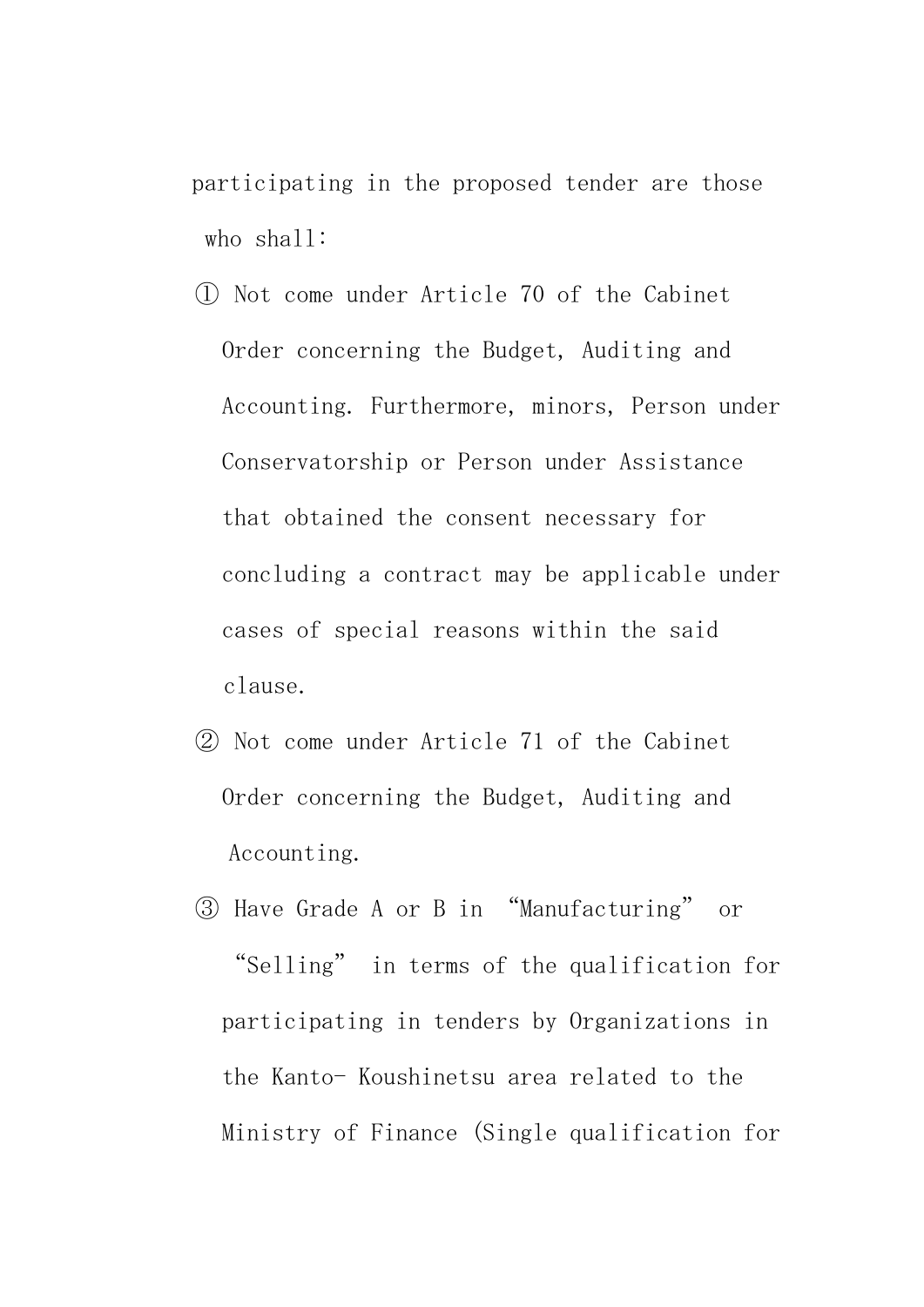every ministry and agency) in the fiscal years 2019, 2020 and 2021.

- ④ Not those who are judged to be inappropriate as the other party to a contract on account of having violated any of the clauses of contract and illegal or unfair act previously made with an official in charge of any of the relevant local bureaus, or branch bureaus, or divisions, or offices.
- ⑤ Not be suspended by government offices or agencies from participating in tendering procedures and winning nomination for a successful bidder.
- ⑥ Have registered in accordance with article 2-2 of the Electricity Utilities Industry Law.
- ⑦ Fulfill the requirement mentioned in the tender manual that are stated from the